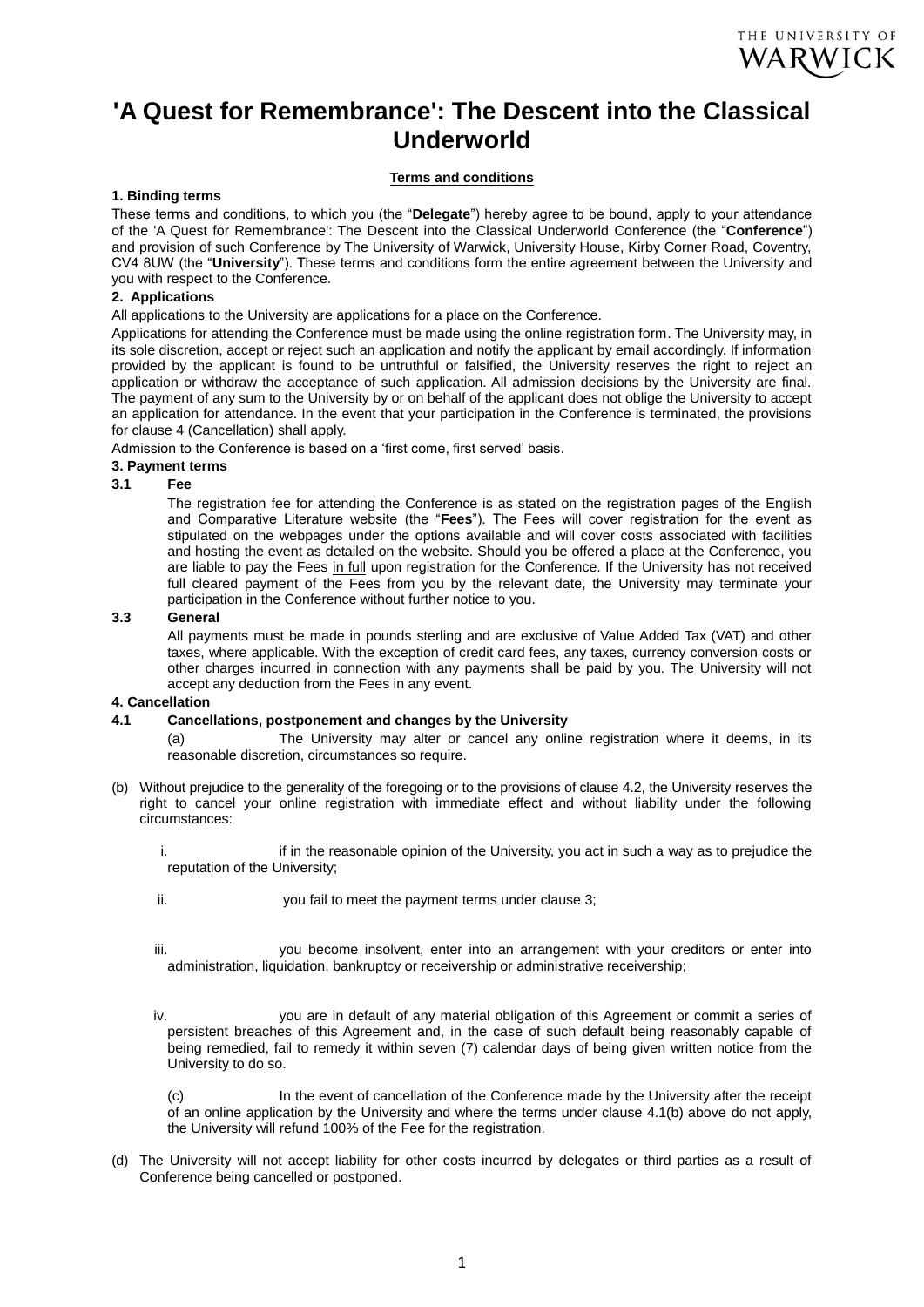

(e) The University does not accept any liability or responsibility if it cannot provide accommodation, food, drinks or services because of industrial action or any other cause which is beyond its control.

#### **4.2 Your right to cancel**

*Right to cancel conference registration (excluding accommodation)*

Pursuant to the Consumer Contracts (Information, Cancellation and Additional Charges) Regulations 2013, you have the right to cancel the conference registration element of this contract within 14 days without giving any reason. For the avoidance of doubt, this right of cancellation does not extend to any accommodation booked through the University.

- (a) The cancellation period will expire after 14 days from the day of the conclusion of the contract.
- (b) To exercise the right to cancel, you must inform us, English and Comparative Literary Studies, Humanities Building, University of Warwick, Coventry, CV4 7AL (Tel: 02476 523665) (Email: PGEnglish@warwick.ac.uk), of your decision to cancel this contract by a clear statement (e.g. a letter sent by post, fax or e-mail). You may use the model cancellation form contained in the Annex to these terms and conditions, but it is not obligatory.
- (c) To meet the cancellation deadline, it is sufficient for you to send your communication concerning your exercise of the right to cancel before the cancellation period has expired.

#### *Effect of cancellation*

- (d) If you cancel this contract, we will reimburse to you all payments received from you, including the costs of delivery (except for the supplementary costs arising if you chose a type of delivery other than the least expensive type of standard delivery offered by us).
- (e) We may make a deduction from the reimbursement for loss in value of any goods supplied, if the loss is the result of unnecessary handling by you.
- (f) We will make the reimbursement without undue delay, and not later than:
	- (1.i) 14 days after the day we receive back from you any goods supplied, or
	- (1.ii) (if earlier) 14 days after the day you provide evidence that you have returned the goods, or
	- (1.iii) If there were no goods supplied, 14 days after the day on which we are informed about your decision to cancel this contract.
- (g) We will make the reimbursement using the same means of payment as you used for the initial transaction, unless you have expressly agreed otherwise; in any event, you will not incur any fees as a result of the reimbursement.
- (h) If you requested to begin the performance of services during the cancellation period, you shall pay us an amount which is in proportion to what has been performed until you have communicated us your cancellation from this contract, in comparison with the full coverage of the contract.

For the avoidance of doubt, the rights available under this Clause 4.2 shall only apply where the Fees are met and paid directly by the Delegate in their capacity as a 'Consumer' (as defined in the Regulations) and shall not apply where the Fees are being met and/or paid by a sponsor (by definition not being a Consumer).

#### **5. Conference language**

All content on the Conference shall be delivered in English and you must possess a good standard of English language and comprehension to participate. The University does not accept liability for any inconvenience or failure to attend arising as a result of a lack of English language knowledge.

#### **6. Conference material, services and conduct**

Payment of the Fees in accordance with these terms and conditions entitles you to participate in the Conference and, unless indicated otherwise, the Fees do not include travel or accommodation costs or subsistence, insurance or other costs that might arise prior to or during the Conference.

Conference outlines and timetables are correct at the time of going online or to print. Views expressed by University staff and other representatives are their own. The University does not accept any liability for advice given or views expressed by University staff, Conference speakers or delegates or in any notes or documentation provided to Conference delegates.

You will be solely responsible for determining whether the Conference is sufficient and suitable for your needs. The University does not provide any guarantee in respect of improvements to the standard of your abilities on completion of the Conference.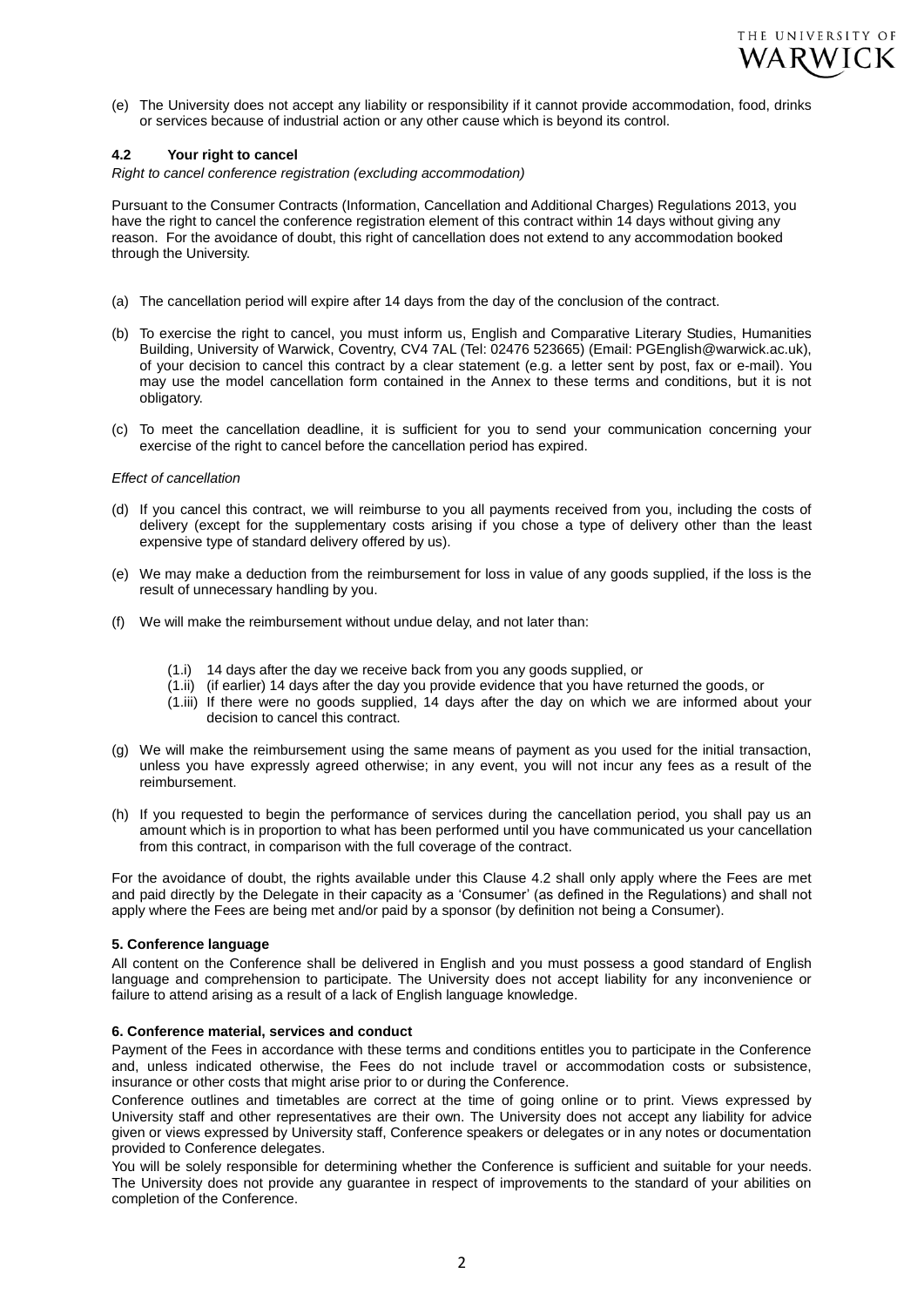

The University reserves the right to remove you from the Conference or exclude you from University premises if your behaviour or demeanour is considered unacceptable. You agree to comply with all applicable policies and regulations of the University.

You will provide the University with all information reasonably requested by the University in connection with the Conference.

## **7. Behaviour on the University's Premises**

- a) You must make sure that you, members of your party and anyone visiting you at the University behave in such a way that they do not cause a nuisance or unreasonable disruption to the University, its members or employees, or to any other visitor to the University.
- b) You must make sure that you and any members of your party will not bring any animals or pets of any kind on the University premises except assistance dogs.
- c) You agree that you and the members of your party will comply with the University Ordinances, Regulations and Rules, in particular:
	- (i) Ordinance 17 on parking and traffic;

(ii) Regulation 29 on meetings etc. on the University premises.

You acknowledge that the University has advised you that these Ordinances and Regulations are available at [www2.warwick.ac.uk/services/gov/calendar/section2](http://www2.warwick.ac.uk/services/gov/calendar/section2)www2.warwick.ac.uk/services/gov/calendar/secti on2.

- d) You agree to pay the University for any loss or liability of any kind to any person and/or suffered and/or incurred by the University which results from you, any member of your party or person visiting you at the University failing to obey any University Ordinance, Regulation and/or Rule or otherwise.
- **e)** The University reserves the right to prevent access to the University's premises for any individuals who are in breach of any University Ordinance, Regulation and/or Rule including you, your guests and contractors employed by you in relation to the Booking

#### **8. Visa information**

The University recommends that all participants from outside the European Union verify their visa requirements with the British Embassy or British High Commission.

You are responsible to obtain the required visa to enable your lawful participation in the Conference. If you do not obtain the required visa by the start date of the Conference, you will not be able to participate and you will be deemed to have served notice of cancellation pursuant to clause 4 above. In that event, the cancellation provisions set out in clause 4.2 shall apply.

In no circumstances will the University issue documentation to support a visa application prior to receiving payment in full for the Conference Fees.

#### **9. Data protection**

The University will process any personal data in accordance with the Data Protection Act 1998 and any associated regulations, for the purposes of performing its obligations and exercising its rights under these terms and conditions.

You covenant with the University that you will in good faith assist the University in complying with its obligations under such legislation in so far as reasonably required by the University.

#### **10. Limitation of liability**

Subject to the third paragraph of this clause 10, the liability of the University to you with respect to the provision of the Conference, the cancellation, postponement, or amendment of the Conference, any negligence, any breach of these terms and conditions, or arising in any other way out of the subject-matter of these terms and conditions, will not extend to (i) any indirect losses or damages, or to any loss of profits, loss of contracts or opportunity, whether direct or indirect, even if the University had been advised of the possibility of those losses or if they were within the University's contemplation; or (ii) any costs or expenses incurred by any person or organisation in connection with travel, accommodation, reservations or other arrangements.

In any event, subject to the third paragraph of this clause 10 the liability of the University to you with respect to the provision of the Conference, the cancellation, postponement, or amendment of the Conference or any component thereof, any negligence, any breach of these terms and conditions, or arising in any other way out of the subject-matter of these terms and conditions is limited to the total amount of any payments received from you or on your behalf in relation to the Conference.

Nothing in these terms and conditions will operate to limit or exclude the liability of the University for death or personal injury arising from the University's negligence, fraud or any other liability that, by law, cannot be limited or excluded.

The University accepts no liability for loss or damage to your personal property and belongings.

The University will not be liable for costs incurred by you (or any other person) in the event of cancellation of the Conference in its entirety or the cancellation of your participation in the Conference pursuant to these terms and conditions, including but not limited to costs incurred in relation to cancellation or alteration of travel arrangements, accommodation reservations and other costs.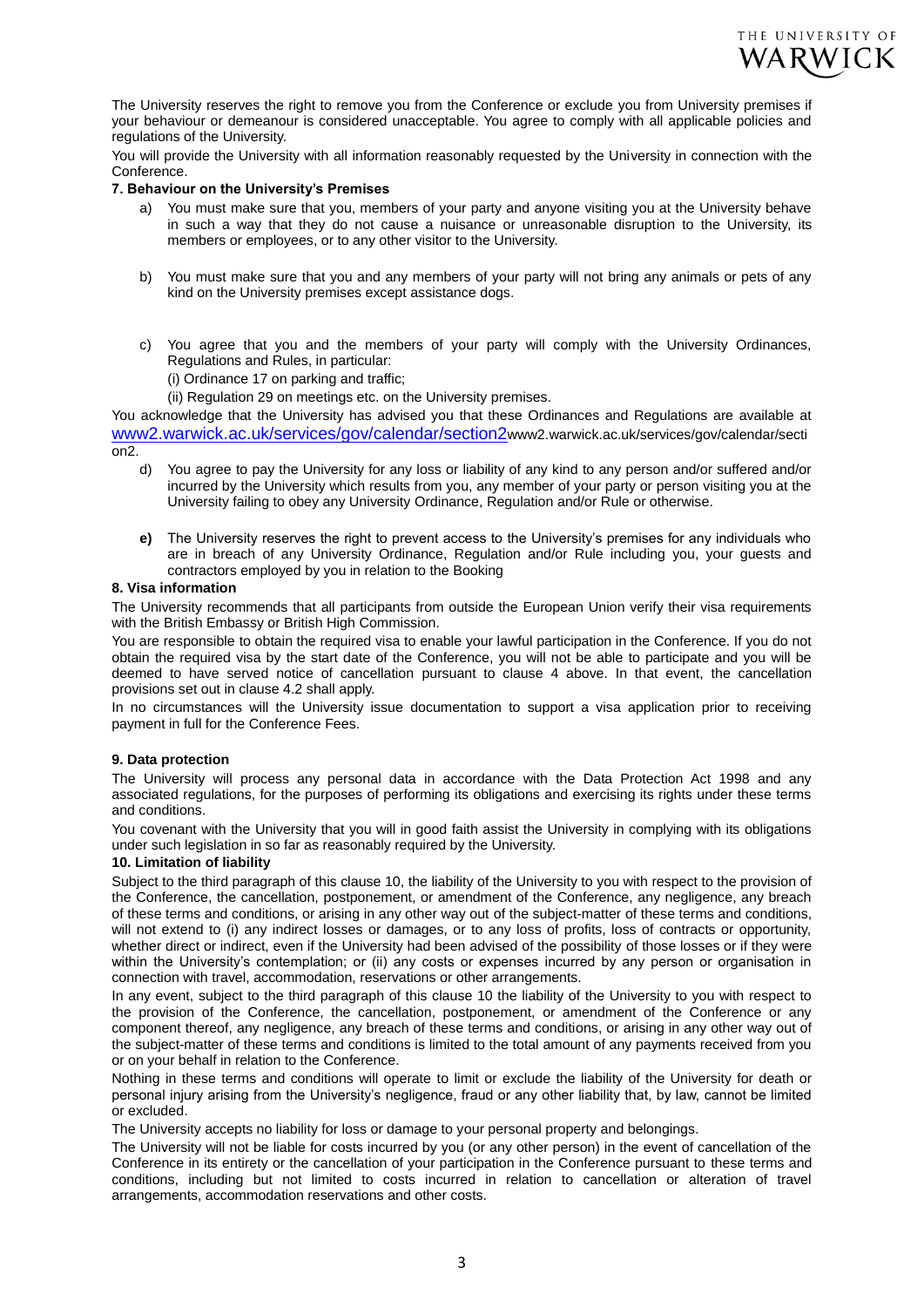

The warranties and undertakings given by the University in these terms and conditions are, to the extent permitted by law, given in lieu of all implied conditions, warranties, representations or other terms, including any relating to satisfactory quality, fitness for a particular or any purpose, or the ability to achieve any particular result.

# **11. Force majeure**

The University shall not be liable for any failure or delay in the performance, in whole or part, of any or our obligations arising from or attributable to acts, events, omissions or accidents beyond our reasonable control including, but not limited to strikes, lock-outs or other industrial disputes (whether involving our workforce or the workforce of any other party), act of God, war, riot, civil commotion, malicious damage, compliance with any law or governmental order, rule regulation or direction, accident, breakdown of plant or machinery, fire, flood, storm, pandemics, epidemics or other outbreaks of disease or infection, failure in the public supply of electricity, heating, lighting, air conditioning or telecommunications equipment.

## **12. Insurance**

You are advised to take out insurance for you and your possessions for the duration the Conference and your travel to and from University residences.

#### **13. Governing law**

These terms and conditions will be governed by and construed in accordance with English Law. The English Courts will have exclusive jurisdiction to deal with any dispute which has arisen or may arise out of or in connection with them.